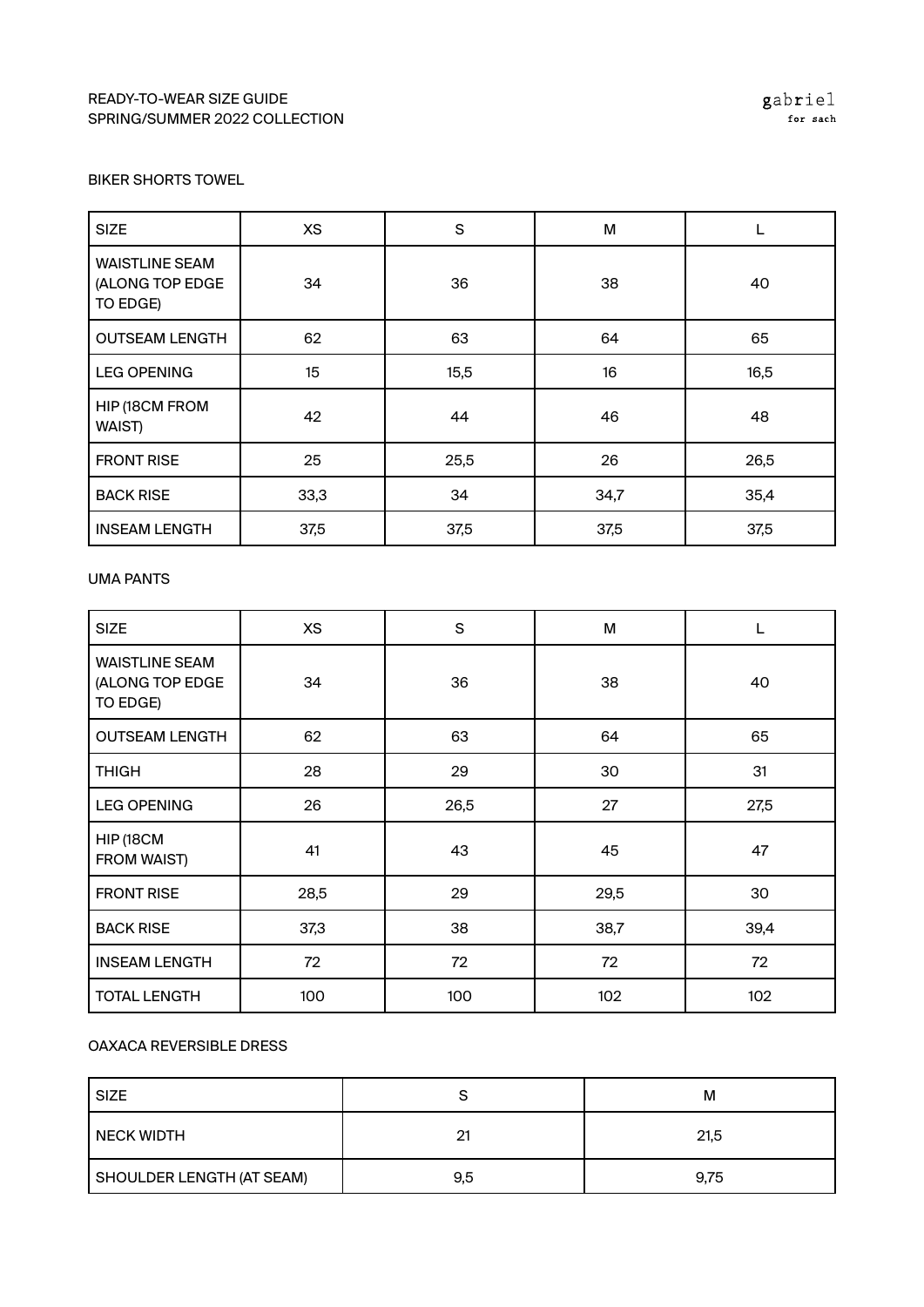| SHOULDER WIDTH (SHOULDER TO<br>SHOULDER) | 38,5  | 39,5  |
|------------------------------------------|-------|-------|
| <b>SLEEVE LENGTH</b>                     | 61    | 62    |
| CUFF 1/2 AT EDGE                         | 23    | 23,5  |
| CHEST 1/2 ARMHOLE TO<br><b>ARMHOLE</b>   | 50,5  | 52,5  |
| BOTTOM 1/2 AT EDGE BY<br><b>STRAIGHT</b> | 80,5  | 82,5  |
| TOTAL LENGTH (CB EDGE TO<br>EDGE)        | 111,5 | 112,5 |
| <b>FRONT NECK DROP</b>                   | 8     | 8,3   |

## MARA LINEN SKIRT

| <b>SIZE</b>                                          | S    | M    |      |
|------------------------------------------------------|------|------|------|
| <b>WAISTLINE SEAM</b><br>(ALONG TOP EDGE TO<br>EDGE) | 26,5 | 28,5 | 30,5 |
| HIP (18CM FROM WAIST)                                | 41,5 | 43,5 | 45,5 |
| BOTTOM 1/2 AT EDGE BY<br><b>STRAIGHT</b>             | 126  | 128  | 130  |
| TOTAL LENGTH (CB EDGE<br>TO EDGE)                    | 85,5 | 86,5 | 87,5 |
| <b>ZIPPER LENGTH</b>                                 | 17,5 | 17,5 | 17,5 |

# JOREL VEST

| <b>SIZE</b>                              | S              | М    |
|------------------------------------------|----------------|------|
| <b>NECK WIDTH</b>                        | 16,5           | 17   |
| SHOULDER WIDTH (SHOULDER TO<br>SHOULDER) | 46             | 47   |
| <b>COLLAR HEIGTH AT CB</b>               | $\overline{4}$ | 4    |
| <b>ZIPPER LENGTH</b>                     | 54,5           | 55,5 |
| CHEST 1/2 ARMHOLE TO<br><b>ARMHOLE</b>   | 54             | 56   |
| BOTTOM 1/2 AT EDGE BY<br><b>STRAIGHT</b> | 54             | 56   |
| TOTAL LENGTH (CB EDGE TO<br>EDGE)        | 61             | 71   |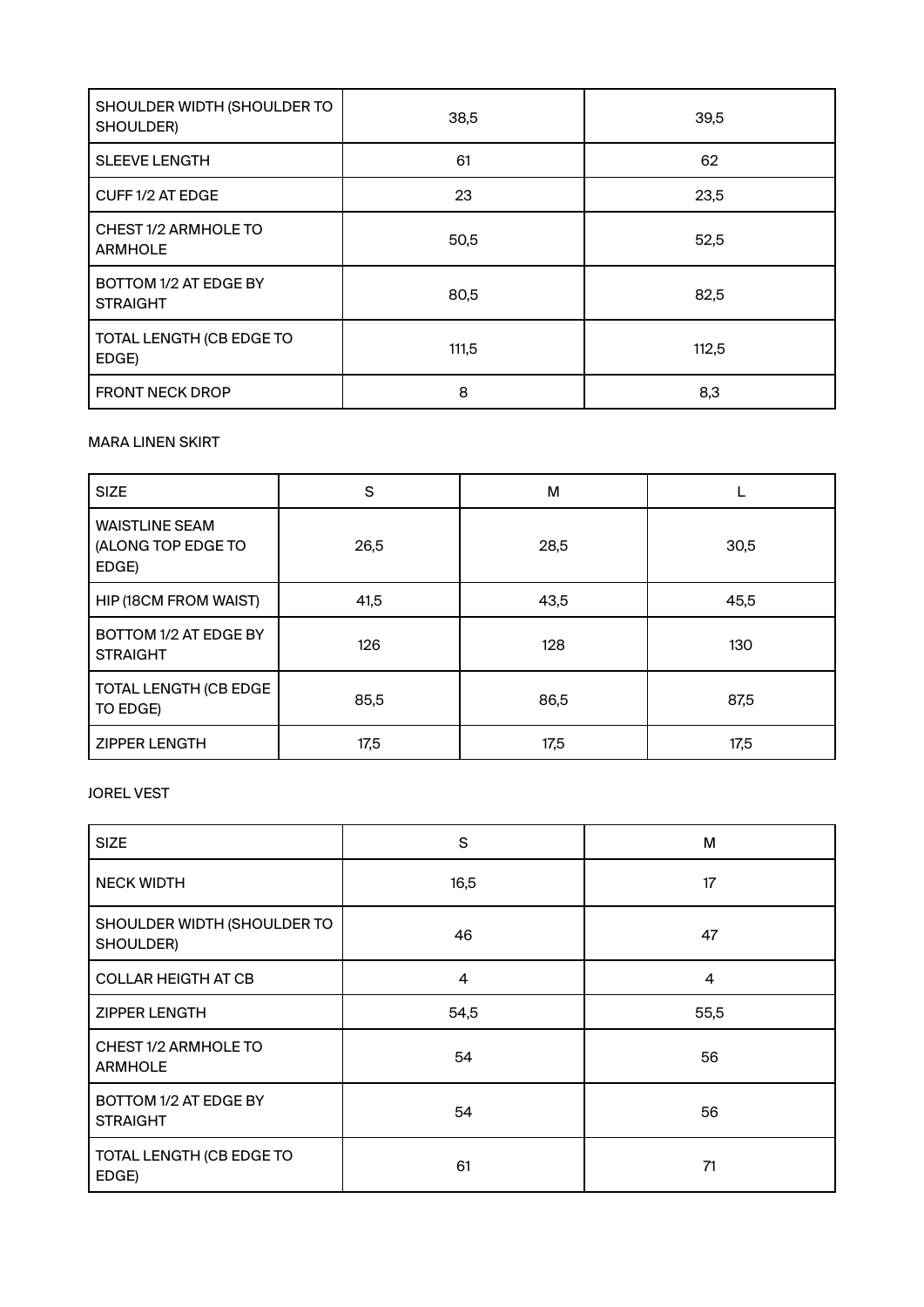| <b>ARMHOLE BY STRAIGHT</b> | 24,5 | 25   |
|----------------------------|------|------|
| I FRONT POCKET LENGTH      | 14   | 15.5 |

#### WESTERN SHIRT

| <b>SIZE</b>                                 | $\mathsf S$ | M     |      |
|---------------------------------------------|-------------|-------|------|
| <b>NECK WIDTH</b>                           | 18          | 18,5  | 19   |
| SHOULDER LENGTH (AT<br>SEAM)                | 13          | 13,25 | 13,5 |
| SHOULDER WIDTH<br>(SHOULDER TO<br>SHOULDER) | 40,5        | 41,5  | 42,5 |
| <b>SLEEVE LENGTH</b>                        | 58          | 59    | 60   |
| CUFF 1/2 AT EDGE                            | 10          | 10,4  | 10,8 |
| <b>CUFF HEIGHT</b>                          | 9           | 9     | 9    |
| CHEST 1/2 ARMHOLE TO<br><b>ARMHOLE</b>      | 48,5        | 50,5  | 52,5 |
| BOTTOM 1/2 AT EDGE BY<br><b>STRAIGHT</b>    | 51          | 53    | 55   |
| TOTAL LENGTH (CB EDGE<br>TO EDGE)           | 65          | 66    | 67   |

### KARMEN TOP NET

| <b>SIZE</b>                              | S               | м    |
|------------------------------------------|-----------------|------|
| SHOULDER WIDTH (SHOULDER TO<br>SHOULDER) | 38,5            | 39,5 |
| <b>SLEEVE LENGTH</b>                     | 64              | 67   |
| CUFF 1/2 AT EDGE                         | 12 <sup>2</sup> | 12,5 |
| CHEST 1/2 ARMHOLE TO<br><b>ARMHOLE</b>   | 40              | 42,5 |
| BOTTOM 1/2 AT EDGE BY<br><b>STRAIGHT</b> | 42              | 44,5 |
| TOTAL LENGTH (CB EDGE TO<br>EDGE)        | 59,5            | 64,5 |